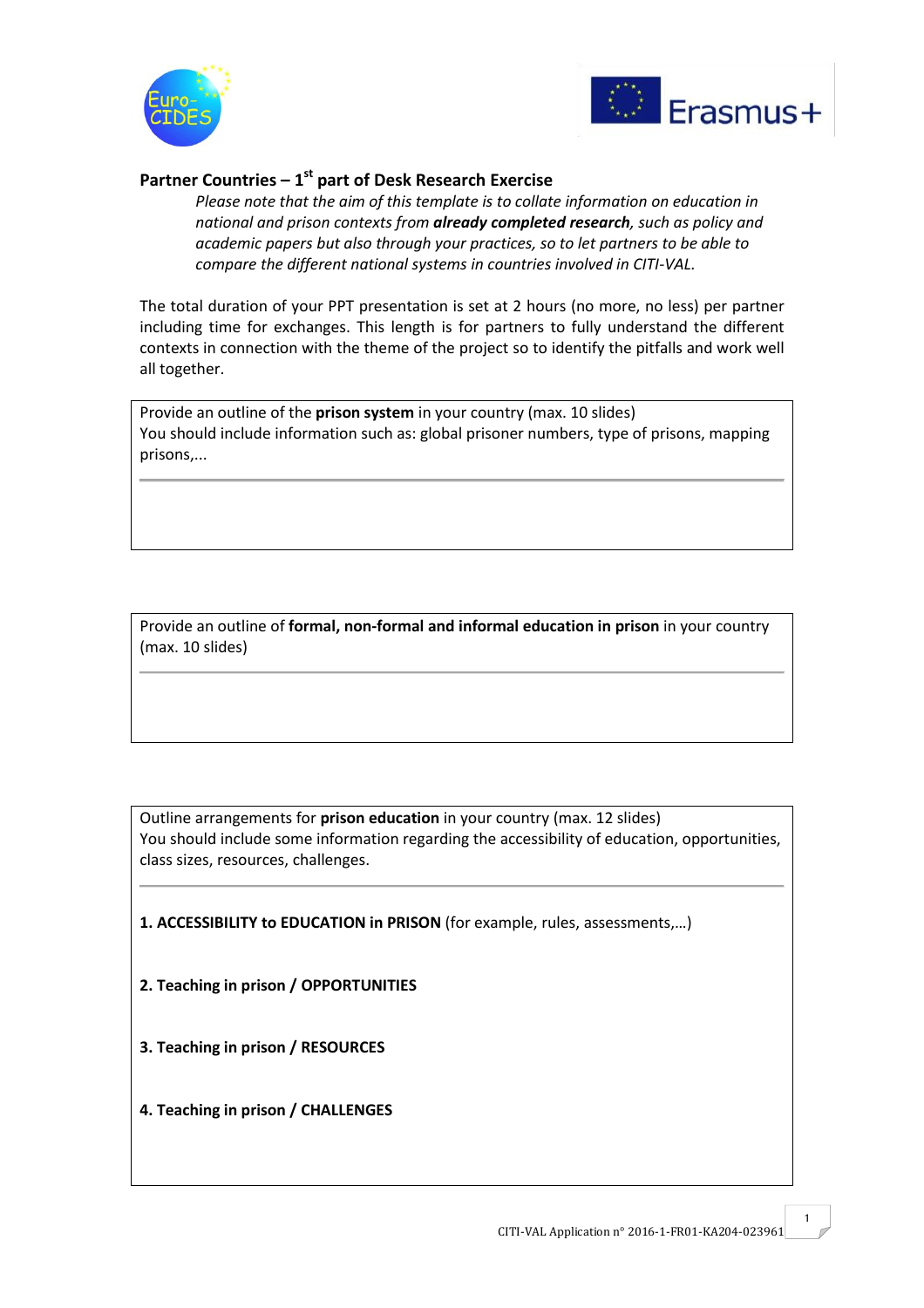



Targeting **CITIZENSHIP and VALUES to gain**, please provide an outline of **formal, non-formal or/and informal activities existing** in your penal institution (max. 15 slides)

In the prison you are working, **who are the prisoners** (gender, age, type of sentences,…) who can take benefit from formal, non-formal and/or informal activities related to citizenship, civic values, adequate behaviors? (max. 5 slides) Do you already use **inspiring activities** which could be of some help in regard of CITI-VAL topic? (max. 10 slides)

Recent **study or/and policy recommendations** in your country (max. 5 slides) Is there a national strategy for the Validation of INFormal Learning (VINFL)? If so, how well developed is this?

Has there been any pre-existing research carried out on the value of informal learning in education?

Are you aware of national/regional/local pre-existing research that has been carried out into **the need for and potential benefits of VINFL, particularly in prisons?** (max. 5 slides)

2